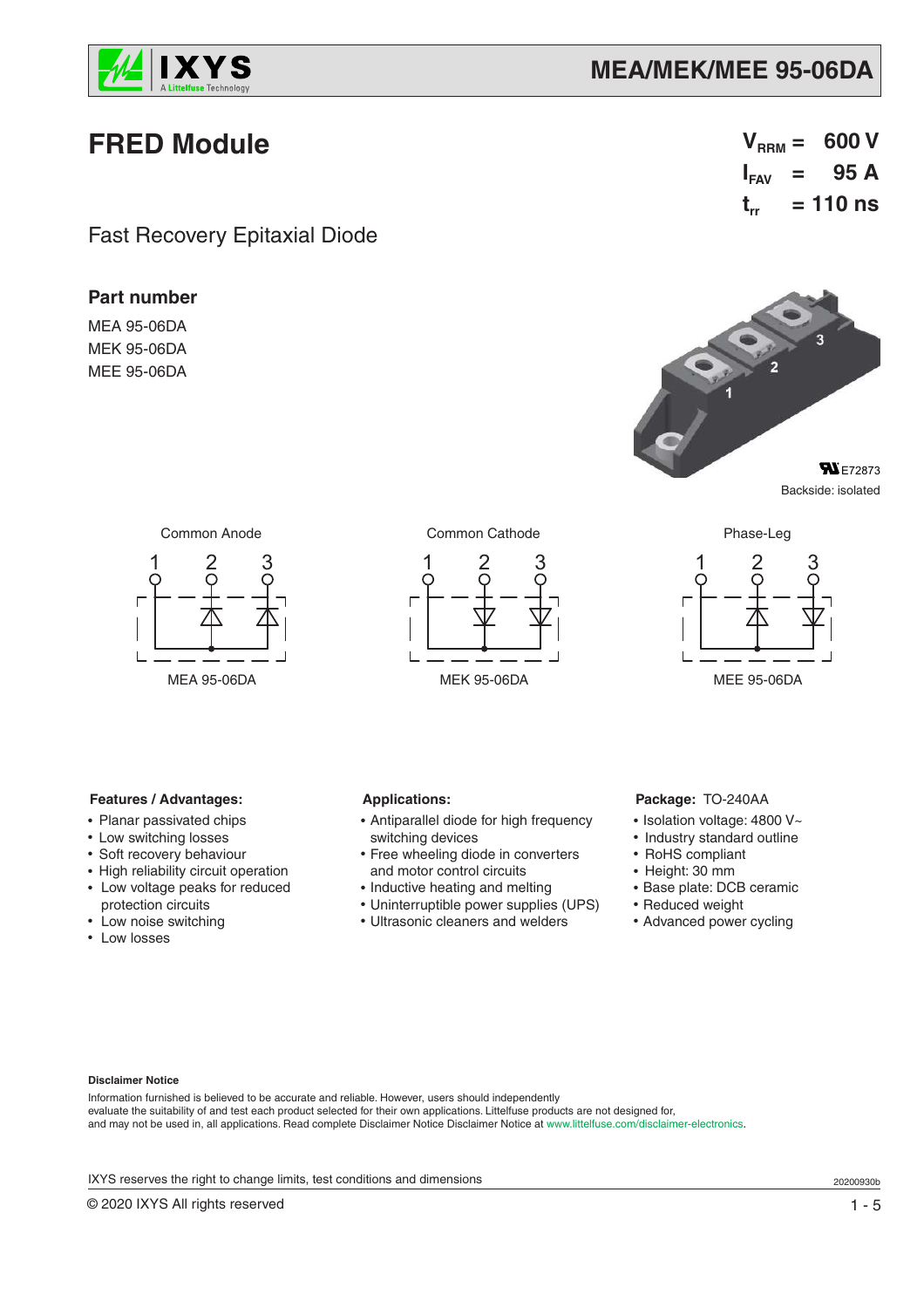

| <b>Diode</b>             |                                                                                |                                                                           |                                                                                            |      | <b>Ratings</b> |                              |                            |
|--------------------------|--------------------------------------------------------------------------------|---------------------------------------------------------------------------|--------------------------------------------------------------------------------------------|------|----------------|------------------------------|----------------------------|
| Symbol                   | <b>Definitions</b>                                                             | <b>Conditions</b>                                                         |                                                                                            | min. | typ.           | max.                         |                            |
| $V_{RSM}$                | max. non-repetitive reverse blocking voltage                                   |                                                                           | $T_{VJ} = 25^{\circ}C$                                                                     |      |                | 600                          | V                          |
| V <sub>RRM</sub>         | max. repetitive reverse blocking voltage                                       |                                                                           | $T_{VJ} = 25^{\circ}C$                                                                     |      |                | 600                          | V                          |
| $I_R$                    | reverse current                                                                | $V_R = V_{RRM}$<br>$V_R = 0.8 \cdot V_{RRM}$<br>$V_B = 0.8 \cdot V_{BBM}$ | $T_{VJ} = 25^{\circ}C$<br>$T_{VJ} = 25^{\circ}C$<br>$T_{VJ} = 125^{\circ}C$                |      |                | 2<br>0.5<br>34               | mA<br>mA<br>mA             |
| $V_F$                    | forward voltage                                                                | $I_F = 100 A$<br>$I_F = 300 A$                                            | $T_{VJ} = 25^{\circ}C$<br>$T_{VJ} = 125$ °C<br>$T_{VJ} = 25^{\circ}C$<br>$T_{VJ} = 125$ °C |      |                | 1.55<br>1.36<br>2.09<br>2.05 | $\vee$<br>$\vee$<br>V<br>V |
| $I_{FRMS}$               | <b>RMS</b> forward current                                                     |                                                                           | $T_c = 75^{\circ}C$                                                                        |      |                | 142                          | Α                          |
| $I_{FAV}$ <sup>①</sup>   | average forward current                                                        | $T_c = 75^{\circ}$ C<br>rectangular, $d = 0.5$                            | $T_{\text{VJ}} = 150^{\circ}$ C                                                            |      |                | 95                           | A                          |
| $V_{T0}$<br>$r_{\tau}$   | threshold voltage<br>slope resistance                                          | for power-loss calculations only                                          | $T_{V,J} = T_{V,JM}$                                                                       |      |                | 1.01<br>2.85                 | $\vee$<br>$m\Omega$        |
| $R_{thJC}$<br>$R_{thCH}$ | thermal resistance junction to case<br>thermal resistance junction to heatsink |                                                                           |                                                                                            |      | 0.10           | 0.45                         | K/W<br>K/W                 |
| $P_{\text{tot}}$         |                                                                                |                                                                           | $T_c = 25^{\circ}C$                                                                        |      |                | 280                          | W                          |
| $I_{FSM}$                | max. surge forward current                                                     | $t = 10$ ms<br>$(50 Hz)$ , sine<br>$t = 8.3$ ms<br>$(60 Hz)$ , sine       | $T_{VJ} = 45^{\circ}C$                                                                     |      |                | 1200<br>1300                 | A<br>Α                     |
|                          |                                                                                | $t = 10$ ms<br>$(50 Hz)$ , sine<br>$t = 8.3$ ms<br>$(60 Hz)$ , sine       | $T_{VJ} = 150^{\circ}C$                                                                    |      |                | 1080<br>1170                 | Α<br>A                     |
| $l2$ t                   | Pt value for fusing                                                            | $t = 10$ ms<br>(50 Hz), sine<br>$t = 8.3$ ms<br>$(60 Hz)$ , sine          | $T_{VJ} = 45^{\circ}C$                                                                     |      |                | 7200<br>7100                 | $A^2s$<br>$A^2s$           |
|                          |                                                                                | $t = 10$ ms<br>$(50 Hz)$ , sine<br>$t = 8.3$ ms<br>$(60 Hz)$ , sine       | $T_{\text{VJ}} = 150^{\circ}$ C                                                            |      |                | 5800<br>5700                 | $A^2s$<br>$A^2s$           |
| $t_{rr}$                 | max. reverse recovery current                                                  | $I_F = 95 \text{ A}; V_R = 300 \text{ V}$                                 | $T_{V,J} = 25^{\circ}C$<br>$T_{VJ} = 100^{\circ}C$                                         |      | 55<br>110      | 100<br>150                   | ns<br>ns                   |
| $I_{\rm RM}$             | reverse recovery time                                                          | -di/dt = 400 A/ $\mu$ s; L $\leq$ 0.05 $\mu$ H                            | $T_{VJ} = 25^{\circ}C$<br>$T_{VJ} = 100^{\circ}C$                                          |      | 11<br>21       | 15<br>25                     | A<br>Α                     |

 $\circledR$  I<sub>FAVM</sub> rating includes reverse blocking losses at T<sub>VJM</sub>, V<sub>R</sub> = 0.8 V<sub>RRM</sub>, duty cycle d = 0.5

IXYS reserves the right to change limits, test conditions and dimensions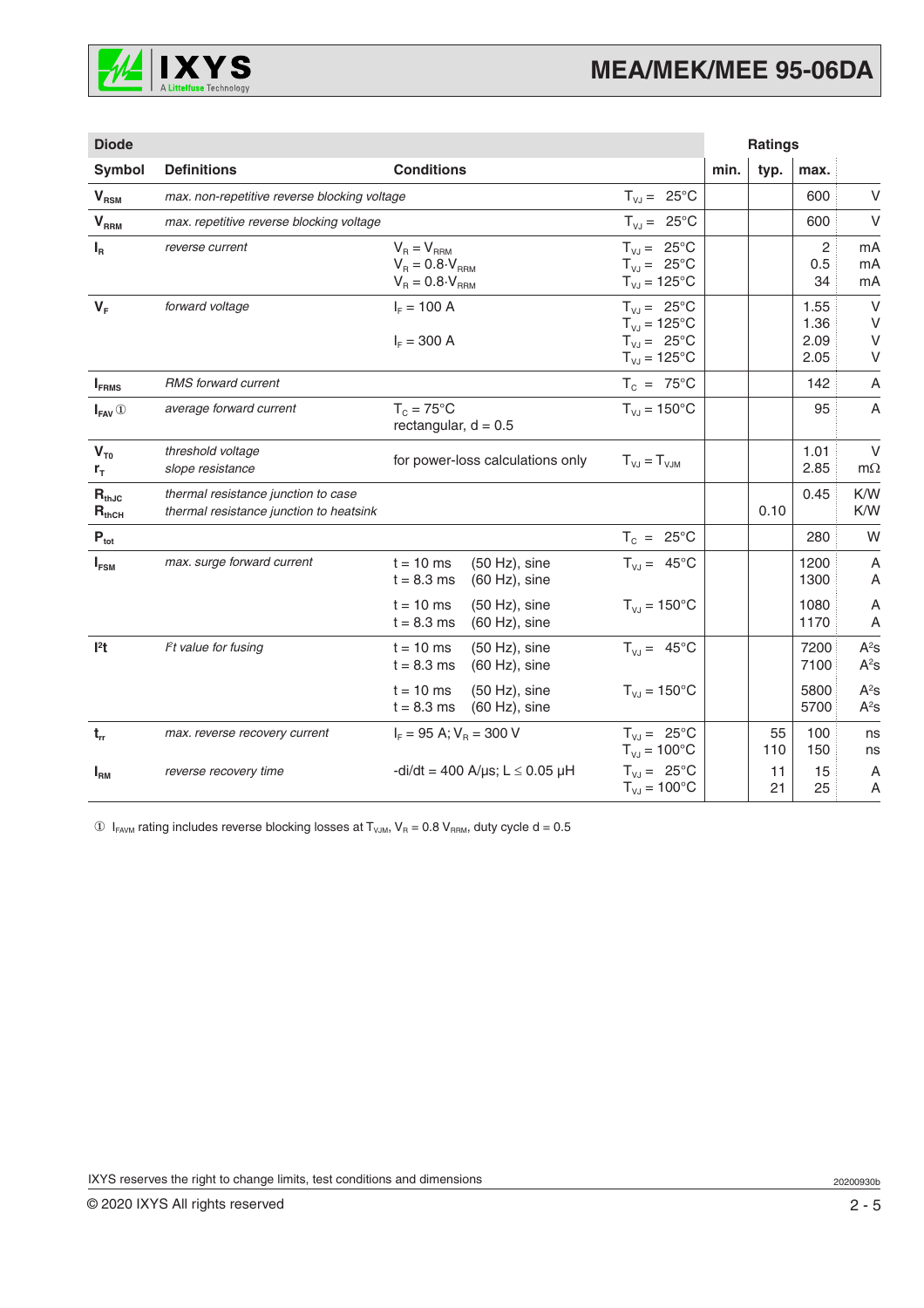

| <b>Package</b>                                 | <b>TO-240AA</b>                                                                                                              |                                                      |  | <b>Ratings</b> |      |                |             |      |   |
|------------------------------------------------|------------------------------------------------------------------------------------------------------------------------------|------------------------------------------------------|--|----------------|------|----------------|-------------|------|---|
| Symbol                                         | <b>Definitions</b>                                                                                                           | <b>Conditions</b>                                    |  |                |      | min.           | typ.        | max. |   |
| <b>IRMS</b>                                    | <b>RMS</b> current                                                                                                           | per terminal                                         |  |                |      |                | 200         | A    |   |
| $\mathsf{T}_{\mathsf{vJ}}$                     | virtual junction temperature                                                                                                 |                                                      |  | $-40$          |      | 150            | $^{\circ}C$ |      |   |
| $\mathsf{T}_{\scriptscriptstyle{\mathsf{op}}}$ | operation temperature                                                                                                        |                                                      |  | $-40$          |      | 125            | $^{\circ}C$ |      |   |
| $\mathsf{T}_{\text{stg}}$                      | storage temperature                                                                                                          |                                                      |  | $-40$          |      | 125            | $^{\circ}C$ |      |   |
| Weight                                         |                                                                                                                              |                                                      |  |                |      |                | 76          |      | g |
| $M_{D}$                                        | mounting torque                                                                                                              |                                                      |  | 2.5            |      | 4              | Nm          |      |   |
| $M_T$                                          | terminal torque                                                                                                              |                                                      |  | 2.5            |      | $\overline{4}$ | Nm          |      |   |
| $\mathsf{d}_{\mathsf{Spp/App}}$                | terminal to terminal<br>13.0<br>creepage distance on surface   striking distance through air<br>terminal to backside<br>16.0 |                                                      |  | 9.7            |      |                | mm          |      |   |
| $\mathbf{d}_{\mathsf{Spb/Apb}}$                |                                                                                                                              |                                                      |  | 16.0           |      |                | mm          |      |   |
| $V_{ISOL}$                                     | isolation voltage                                                                                                            | t = 1 second                                         |  |                | 4800 |                |             | V    |   |
|                                                |                                                                                                                              | 50/60 Hz, RMS; $I_{ISOL} \le 1$ mA<br>$t = 1$ minute |  | 4000           |      |                | ٧           |      |   |



| <b>Ordering</b> | <b>Part Name</b>   | <b>Marking on Product</b> | Delivering Mode | <b>Base Qtv</b> | <b>Ordering Code</b> |
|-----------------|--------------------|---------------------------|-----------------|-----------------|----------------------|
| Standard        | MEA 95-06DA        | MEA 95-06DA               | Box             | 36              | 467286               |
| Standard        | <b>MEK 95-06DA</b> | MEK 95-06DA               | Box             | 36              | 466492               |
| Standard        | MEE 95-06DA        | MEE 95-06DA               | Box             | 36              | 468568               |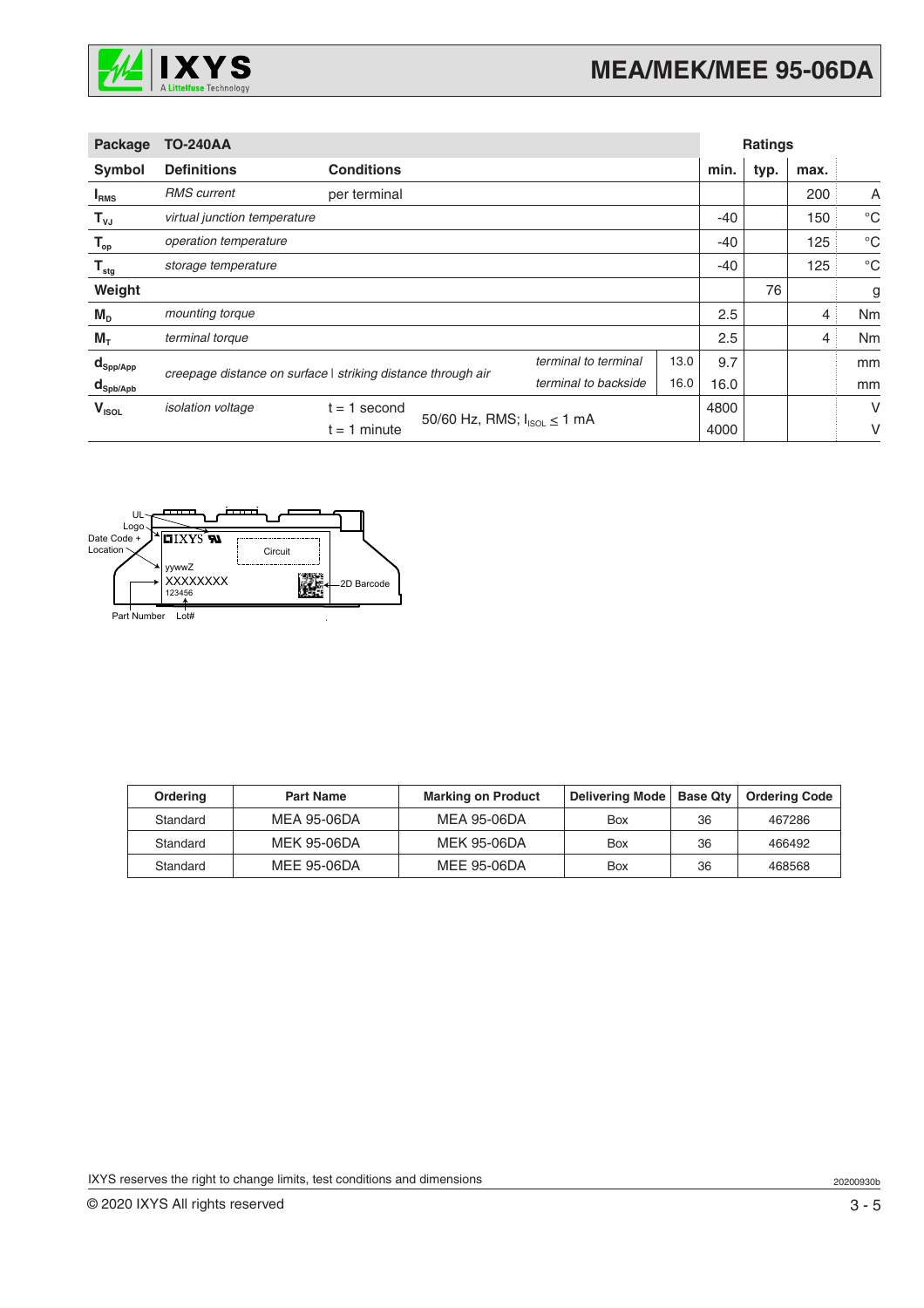

#### **Outlines TO-240AA**



General tolerance: DIN ISO 2768 class "c"





IXYS reserves the right to change limits, test conditions and dimensions